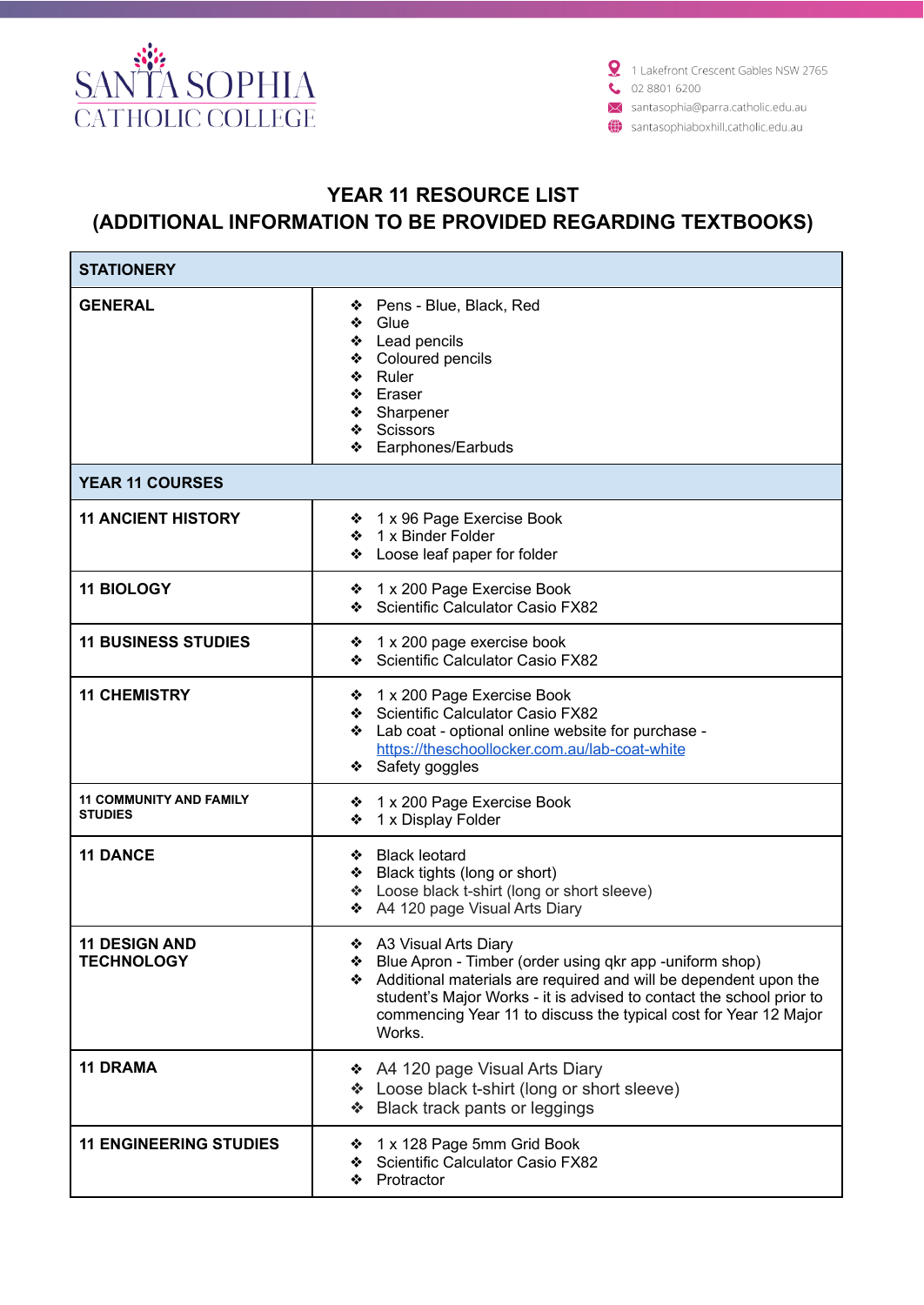| <b>11 ENGLISH (STANDARD)</b>                                | ❖ 1 x 200 Page Exercise Book<br>❖ 1 x Display Folder (approx. 60 pockets)<br>❖ Raw by Scott Monk (novel)                                                                                                                                                           |
|-------------------------------------------------------------|--------------------------------------------------------------------------------------------------------------------------------------------------------------------------------------------------------------------------------------------------------------------|
| <b>11 ENGLISH (ADVANCED)</b>                                | 1 x 200 Page Exercise Book<br>❖<br>❖ Animal Farm by George Orwell<br>Julius Caesar by William Shakespeare (Cambridge Edition)<br>❖<br>1 x Display Folder (approx. 60 pockets)<br>❖                                                                                 |
| <b>11 FOOD TECHNOLOGY</b>                                   | ❖ 1 x White Kitchen Apron<br>❖ 1 x White Kitchen Hat<br>❖ 1 x 200 Page Exercise Book                                                                                                                                                                               |
| 11 INDUSTRIAL TECHNOLOGY -<br><b>TIMBER</b>                 | ❖ 1 x 128 Page Grid Book<br>❖ Blue Apron<br>Additional materials are required and will be dependent upon the<br>student's Major Works - it is advised to contact the school prior to<br>commencing Year 11 to discuss the typical cost for Year 12 Major<br>Works. |
| <b>11 INVESTIGATING SCIENCE</b>                             | ❖ 1 x 200 Page Exercise Book<br>Scientific Calculator Casio FX82                                                                                                                                                                                                   |
| <b>11 LEGAL STUDIES</b>                                     | ❖ 1 x 200 page exercise book<br>❖ 1 x A4 Display Folder                                                                                                                                                                                                            |
| <b>11 MATHEMATICS</b><br>(STANDARD)                         | 1 x 128 Page Grid Book<br>❖<br>Scientific Calculator Casio FX82AU-PlusII<br>❖<br>Compass<br>❖<br>Protractor<br>❖                                                                                                                                                   |
| <b>11 MATHEMATICS</b><br>(ADVANCED)                         | ❖ 1 x 128 Page Grid Book<br>Scientific Calculator Casio FX82AU-PlusII<br>❖<br>❖ Compass<br>❖ Protractor                                                                                                                                                            |
| <b>12 MATHEMATICS</b><br>(ADVANCED) -<br><b>ACCELERATED</b> | ❖ 1 x 128 Page Grid Book<br>Scientific Calculator Casio FX82AU-PlusII<br>❖<br>❖<br>Compass<br>Protractor                                                                                                                                                           |
| <b>11 MATHEMATICS</b><br>(EXTENSION 1)                      | 1 x 128 Page Grid Book<br>❖                                                                                                                                                                                                                                        |
| <b>12 MATHEMATICS</b><br>(EXTENSION 1)                      | 1 x 128 Page Grid Book<br>❖                                                                                                                                                                                                                                        |
| <b>11 MODERN HISTORY</b>                                    | 1 x 200 Page A4 Exercise Book<br>❖<br>1 x Display Folder<br>❖                                                                                                                                                                                                      |
| <b>11 MUSIC</b>                                             | 1 X 128 Page Music Exercise Book with manuscript (this has a<br>❖<br>combination of regular writing lines with music manuscript in the<br>middle)                                                                                                                  |
| 11 PDHPE                                                    | ❖ 1 x 200 Page Exercise Book<br>1 x Set Full sport uniform with hat<br>❖                                                                                                                                                                                           |
| <b>11 PHYSICS</b>                                           | 1 x 200 Page A4 Exercise Book<br>❖<br>Scientific Calculator Casio FX82<br>❖<br>Protractor<br>❖                                                                                                                                                                     |
| <b>11 SOCIETY AND CULTURE</b>                               | 1 x 200 Page A4 Exercise Book<br>❖<br>1 x Display Folder<br>❖                                                                                                                                                                                                      |